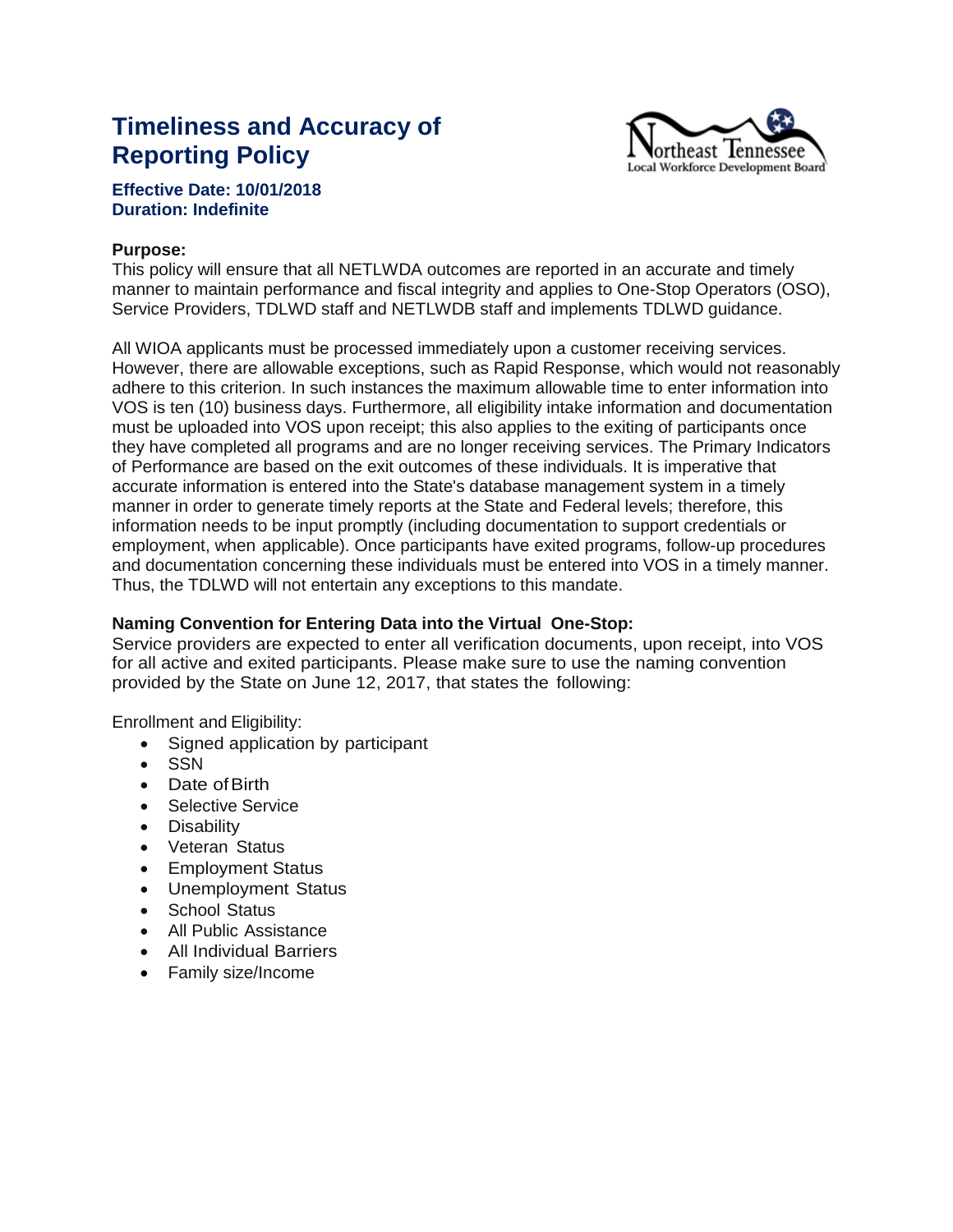- Authorization to work
- Release forms (when applicable)

# **Individualized Services and Training:**

Training Contracts/Agreements **Timesheets** Invoices and vouchers related documents Any documents that relate to training and work experience activities that would need to be documented and verified

# **Measurable SkillsGains:**

- **Pretest and post-test TABE or CASAS tests:**
	- Actual tests need to be uploaded.
- **Documented attainment of a secondary school diploma or its recognized equivalent:**
	- Upload diploma or certificate.

## **Secondary or postsecondary transcript or report card:**

- For a sufficient number of credit hours that shows a participant is meeting the State unit's academic standards, upload transcript or report card.
- Record the most recent date of the participant's transcript or report card for postsecondary education who complete a minimum of twelve (12) hours per semester; or
- For part time students a total of at least twelve (12) credit hours over the course of two completed consecutive semesters during the program year that shows a participant is meeting the State unit's academic standards.

# **Satisfactory or better progress report:**

 Established milestones, such as completion of on-the-job (OJT) or completion of one year of an apprenticeship program or similar milestones, from an employer or training provider who is providing training (proof of a pay increase or a progress report from the training provider)

# **Successful passage of an exam:**

 Documents required for a particular occupation or progress in attaining technical or occupational skills as evidenced by trade- related benchmarks, such as knowledgebased exams, knowledge base exam results, occupational competency-based assessments, and other tests necessary for completion.

#### **Credential Documents:**

- Secondary School Diploma or recognized equivalent
- Associate's Degree
- Bachelor's Degree
- Graduate Degree (Vocational Rehabilitation only)
- Occupational Licensure
- Occupational certificate, including Registered Apprenticeship and Career and Technical Education educational certificates
- Occupational Certification
- Other recognized certificates of industry/occupational skills completion sufficient to qualify for entry-level or advancement in employment